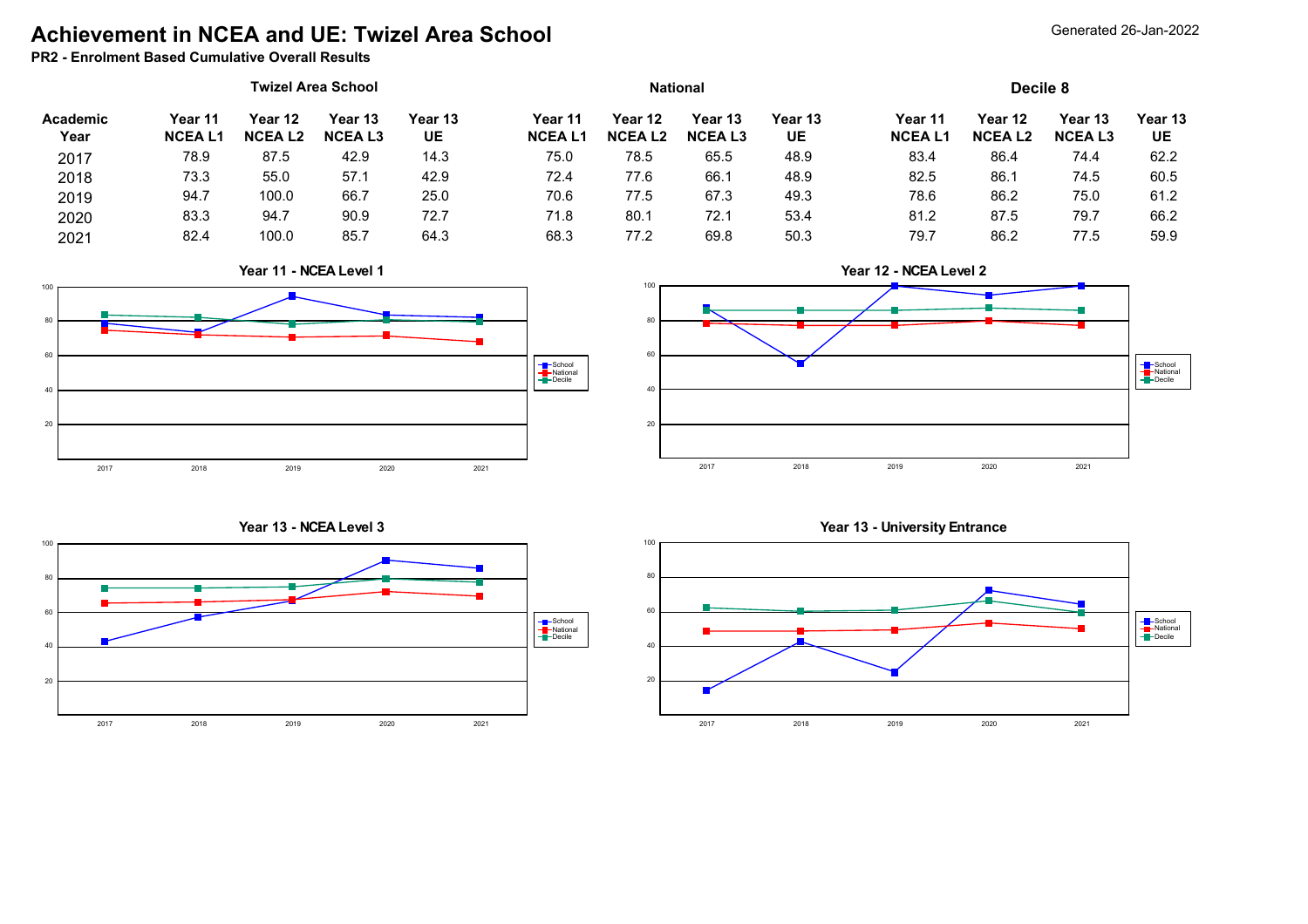## **Achievement in NCEA and UE: Twizel Area School**

**PR2 - Enrolment Based Cumulative Results by Gender**

|                         |                          |                          | <b>Twizel Area School</b> |               | <b>National</b>          |                          |                          |               | Decile 8                 |                          |                          |                      |
|-------------------------|--------------------------|--------------------------|---------------------------|---------------|--------------------------|--------------------------|--------------------------|---------------|--------------------------|--------------------------|--------------------------|----------------------|
| <b>Academic</b><br>Year | Year 11<br><b>NCEAL1</b> | Year 12<br><b>NCEAL2</b> | Year 13<br><b>NCEAL3</b>  | Year 13<br>UE | Year 11<br><b>NCEAL1</b> | Year 12<br><b>NCEAL2</b> | Year 13<br><b>NCEAL3</b> | Year 13<br>UE | Year 11<br><b>NCEAL1</b> | Year 12<br><b>NCEAL2</b> | Year 13<br><b>NCEAL3</b> | Year 13<br><b>UE</b> |
| <b>Male</b>             |                          |                          |                           |               |                          |                          |                          |               |                          |                          |                          |                      |
| 2017                    | 77.8                     | 100.0                    | 40.0                      | 20.0          | 71.0                     | 75.5                     | 60.1                     | 42.1          | 80.1                     | 83.0                     | 68.2                     | 55.5                 |
| 2018                    | 66.7                     | 77.8                     |                           |               | 68.2                     | 74.2                     | 61.0                     | 42.4          | 78.4                     | 83.1                     | 68.9                     | 54.2                 |
| 2019                    | 92.9                     | 100.0                    | 75.0                      | 12.5          | 66.5                     | 74.7                     | 62.3                     | 42.2          | 71.6                     | 83.5                     | 69.6                     | 54.1                 |
| 2020                    | 75.0                     | 92.9                     | 83.3                      | 66.7          | 69.6                     | 77.8                     | 68.5                     | 46.8          | 74.8                     | 84.5                     | 74.3                     | 57.8                 |
| 2021                    | 81.8                     | 100.0                    | 77.8                      | 55.6          | 66.1                     | 75.3                     | 65.9                     | 43.9          | 74.2                     | 83.3                     | 73.1                     | 53.4                 |
| Female                  |                          |                          |                           |               |                          |                          |                          |               |                          |                          |                          |                      |
| 2017                    | 80.0                     | 83.3                     | 50.0                      |               | 79.2                     | 81.5                     | 70.5                     | 55.2          | 87.2                     | 90.2                     | 80.7                     | 69.2                 |
| 2018                    | 83.3                     | 36.4                     | 80.0                      | 60.0          | 76.8                     | 81.0                     | 70.7                     | 54.8          | 87.0                     | 89.6                     | 80.4                     | 67.3                 |
| 2019                    | 100.0                    | 100.0                    | 50.0                      | 50.0          | 74.9                     | 80.2                     | 71.9                     | 55.8          | 86.5                     | 89.2                     | 80.7                     | 68.8                 |
| 2020                    | 100.0                    | 100.0                    | 100.0                     | 80.0          | 74.1                     | 82.4                     | 75.5                     | 59.6          | 88.3                     | 90.7                     | 85.3                     | 75.0                 |
| 2021                    | 83.3                     | 100.0                    | 100.0                     | 80.0          | 70.7                     | 79.2                     | 73.3                     | 56.1          | 85.9                     | 89.5                     | 82.0                     | 66.5                 |

### **Year 11 NCEA Level 1 - Male**





**Year 12 NCEA Level 2 - Male**

2017 2018 2019 2020 2021

**Year 12 NCEA Level 2 - Female**

2017 2018 2019 2020 2021

20

20

40

60

80

100

40

60

80

100





100





2017 2018 2019 2020 2021



# 80

100

School National Decile

School National Decile





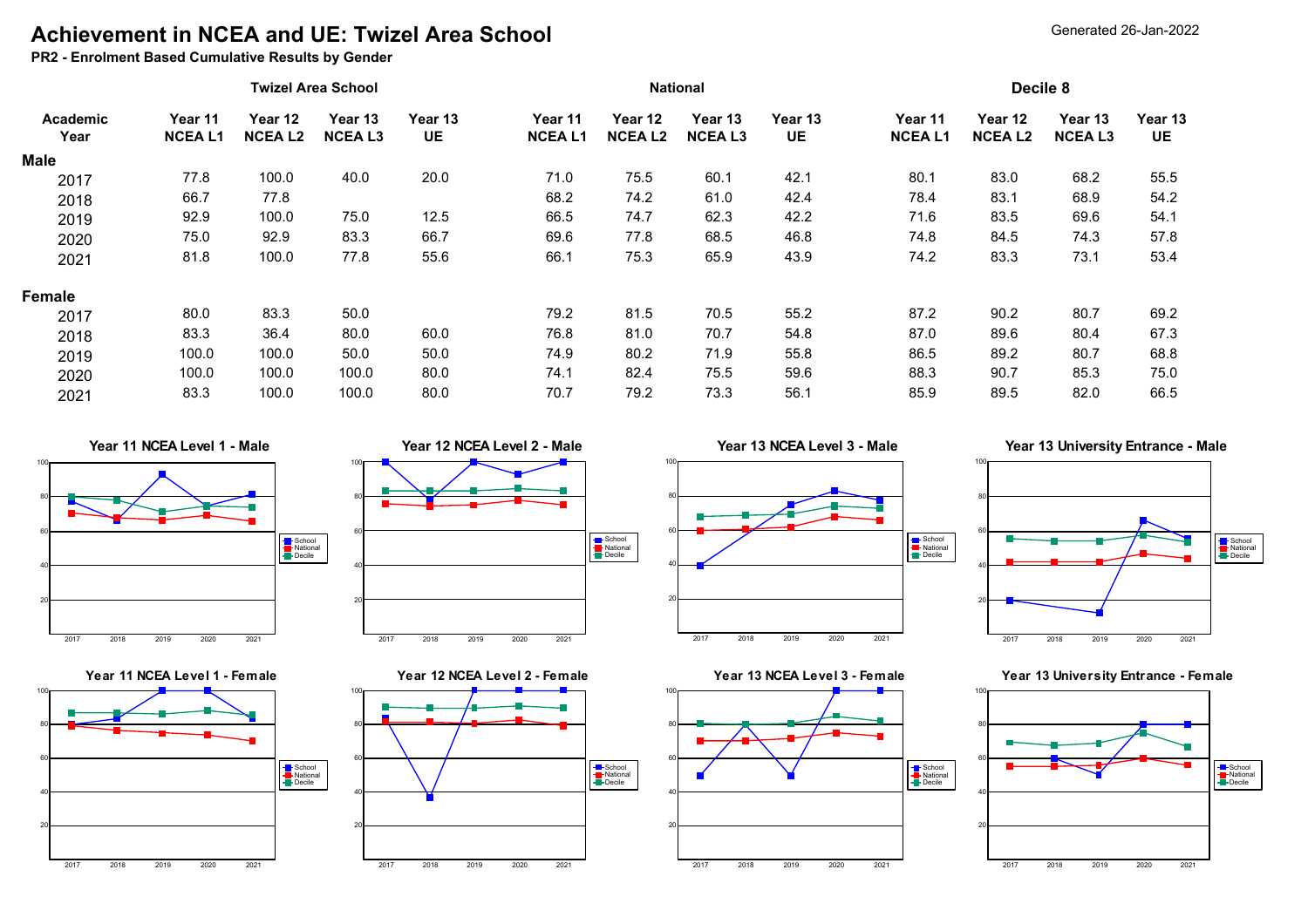# **Achievement in NCEA and UE: Twizel Area School**

**PR2 - Enrolment Based Cumulative Results by Ethnicity**

|                                       |                          |                          | <b>Twizel Area School</b> |                      |                          |                          | <b>National</b>          |                      | Decile 8                 |                          |                          |                      |
|---------------------------------------|--------------------------|--------------------------|---------------------------|----------------------|--------------------------|--------------------------|--------------------------|----------------------|--------------------------|--------------------------|--------------------------|----------------------|
| Academic<br>Year                      | Year 11<br><b>NCEAL1</b> | Year 12<br><b>NCEAL2</b> | Year 13<br><b>NCEAL3</b>  | Year 13<br><b>UE</b> | Year 11<br><b>NCEAL1</b> | Year 12<br><b>NCEAL2</b> | Year 13<br><b>NCEAL3</b> | Year 13<br><b>UE</b> | Year 11<br><b>NCEAL1</b> | Year 12<br><b>NCEAL2</b> | Year 13<br><b>NCEAL3</b> | Year 13<br><b>UE</b> |
| Asian                                 |                          |                          |                           |                      |                          |                          |                          |                      |                          |                          |                          |                      |
| 2017                                  | 50.0                     |                          |                           |                      | 77.3                     | 77.6                     | 70.2                     | 60.1                 | 81.7                     | 83.4                     | 72.0                     | 64.6                 |
| 2018                                  | 66.7                     | 75.0                     | 50.0                      | 50.0                 | 76.9                     | 77.3                     | 70.5                     | 60.1                 | 83.6                     | 83.1                     | 72.6                     | 64.1                 |
| 2019                                  | 100.0                    | 100.0                    | 75.0                      | 50.0                 | 73.9                     | 78.3                     | 71.3                     | 59.3                 | 79.7                     | 84.7                     | 73.2                     | 63.6                 |
| 2020                                  |                          | 100.0                    | 100.0                     | 100.0                | 73.1                     | 80.0                     | 76.5                     | 64.1                 | 83.7                     | 85.8                     | 82.2                     | 73.8                 |
| 2021                                  |                          |                          | 100.0                     | 100.0                | 69.5                     | 80.6                     | 75.6                     | 61.9                 | 82.5                     | 88.6                     | 79.7                     | 66.1                 |
| European                              |                          |                          |                           |                      |                          |                          |                          |                      |                          |                          |                          |                      |
| 2017                                  | 86.7                     | 100.0                    | 50.0                      | 16.7                 | 80.5                     | 82.3                     | 69.2                     | 55.0                 | 85.9                     | 88.3                     | 76.6                     | 64.6                 |
| 2018                                  | 76.9                     | 50.0                     | 75.0                      | 50.0                 | 78.0                     | 81.5                     | 69.9                     | 55.0                 | 85.0                     | 88.0                     | 76.9                     | 62.9                 |
| 2019                                  | 100.0                    | 100.0                    | 62.5                      | 12.5                 | 76.0                     | 81.1                     | 70.8                     | 55.1                 | 80.3                     | 88.0                     | 77.7                     | 64.5                 |
| 2020                                  | 100.0                    | 92.3                     | 88.9                      | 66.7                 | 75.8                     | 83.2                     | 74.6                     | 59.0                 | 82.2                     | 88.6                     | 81.8                     | 68.8                 |
| 2021                                  | 86.7                     | 100.0                    | 100.0                     | 71.4                 | 73.4                     | 80.7                     | 72.5                     | 55.6                 | 80.9                     | 86.9                     | 79.3                     | 62.7                 |
| Māori                                 |                          |                          |                           |                      |                          |                          |                          |                      |                          |                          |                          |                      |
| 2017                                  | 66.7                     | 100.0                    | 100.0                     |                      | 62.9                     | 70.7                     | 52.6                     | 29.3                 | 74.5                     | 80.1                     | 66.7                     | 47.3                 |
| 2018                                  | 100.0                    | 33.3                     | $50.0\,$                  | 50.0                 | 58.4                     | 68.6                     | 52.9                     | 29.3                 | 72.8                     | 80.5                     | 66.1                     | 46.4                 |
| 2019                                  | 83.3                     | 100.0                    | 100.0                     |                      | 57.7                     | 68.9                     | 55.1                     | 29.9                 | 70.2                     | 82.1                     | 67.9                     | 49.1                 |
| 2020                                  | 50.0                     | 100.0                    | 100.0                     | 100.0                | 60.8                     | 71.9                     | 60.7                     | 34.1                 | 70.7                     | 82.4                     | 67.5                     | 48.7                 |
| 2021                                  | 66.7                     | 100.0                    | 60.0                      | 40.0                 | 56.4                     | 67.3                     | 57.6                     | 30.3                 | 70.8                     | 79.0                     | 67.0                     | 44.1                 |
| Middle Eastern/Latin American/African |                          |                          |                           |                      |                          |                          |                          |                      |                          |                          |                          |                      |
| 2017                                  |                          |                          |                           |                      | 76.5                     | 76.5                     | 64.6                     | 51.0                 | 80.6                     | 80.6                     | 67.6                     | 61.8                 |
| 2018                                  |                          |                          |                           |                      | 74.0                     | 78.4                     | 66.5                     | 50.2                 | 72.6                     | 83.2                     | 68.5                     | 51.9                 |
| 2019                                  |                          |                          |                           |                      | 67.5                     | 75.5                     | 68.3                     | 52.0                 | 65.8                     | 77.8                     | 68.7                     | 55.7                 |
| 2020                                  |                          |                          |                           |                      | 72.4                     | 77.6                     | 73.2                     | 57.7                 | 76.8                     | 75.7                     | 79.6                     | 63.7                 |
| 2021                                  |                          |                          |                           |                      | 67.6                     | 77.0                     | 69.6                     | 53.6                 | 72.1                     | 80.2                     | 66.4                     | 45.6                 |
| <b>Other Ethnicity</b>                |                          |                          |                           |                      |                          |                          |                          |                      |                          |                          |                          |                      |
| 2017                                  |                          |                          |                           |                      | 73.8                     | 77.5                     | 68.1                     | 52.9                 | 82.8                     | 94.1                     | 78.4                     | 62.7                 |
| 2018                                  |                          |                          |                           |                      | 72.9                     | 75.9                     | 63.6                     | 50.8                 | 80.3                     | 91.9                     | 88.6                     | 75.0                 |
| 2019                                  |                          |                          |                           |                      | 74.4                     | 75.1                     | 67.4                     | 52.9                 | 78.2                     | 82.5                     | 85.2                     | 74.1                 |
| 2020                                  |                          |                          |                           |                      | 74.6                     | 81.0                     | 74.3                     | 56.9                 | 83.9                     | 90.6                     | 82.0                     | 74.0                 |
| 2021                                  |                          |                          |                           |                      | 71.6                     | 77.2                     | 71.8                     | 53.0                 | 68.3                     | 93.5                     | 81.8                     | 57.1                 |
| <b>Pacific Peoples</b>                |                          |                          |                           |                      |                          |                          |                          |                      |                          |                          |                          |                      |
| 2017                                  | 100.0                    |                          |                           |                      | 67.1                     | 73.9                     | 58.9                     | 29.3                 | 77.8                     | 81.7                     | 68.8                     | 49.0                 |
| 2018                                  |                          | 100.0                    |                           |                      | 62.8                     | 72.1                     | 58.9                     | 28.6                 | 75.5                     | 81.5                     | 62.8                     | 43.6                 |
| 2019                                  |                          |                          |                           |                      | 61.8                     | 71.3                     | 60.3                     | 30.3                 | 70.7                     | 81.5                     | 61.9                     | 43.9                 |
| 2020                                  |                          |                          |                           |                      | 68.2                     | 77.1                     | 68.9                     | 33.7                 | 78.9                     | 84.2                     | 72.4                     | 49.3                 |
| 2021                                  | 100.0                    |                          |                           |                      | 60.8                     | 70.3                     | 63.9                     | 31.3                 | 74.3                     | 82.1                     | 66.8                     | 42.8                 |